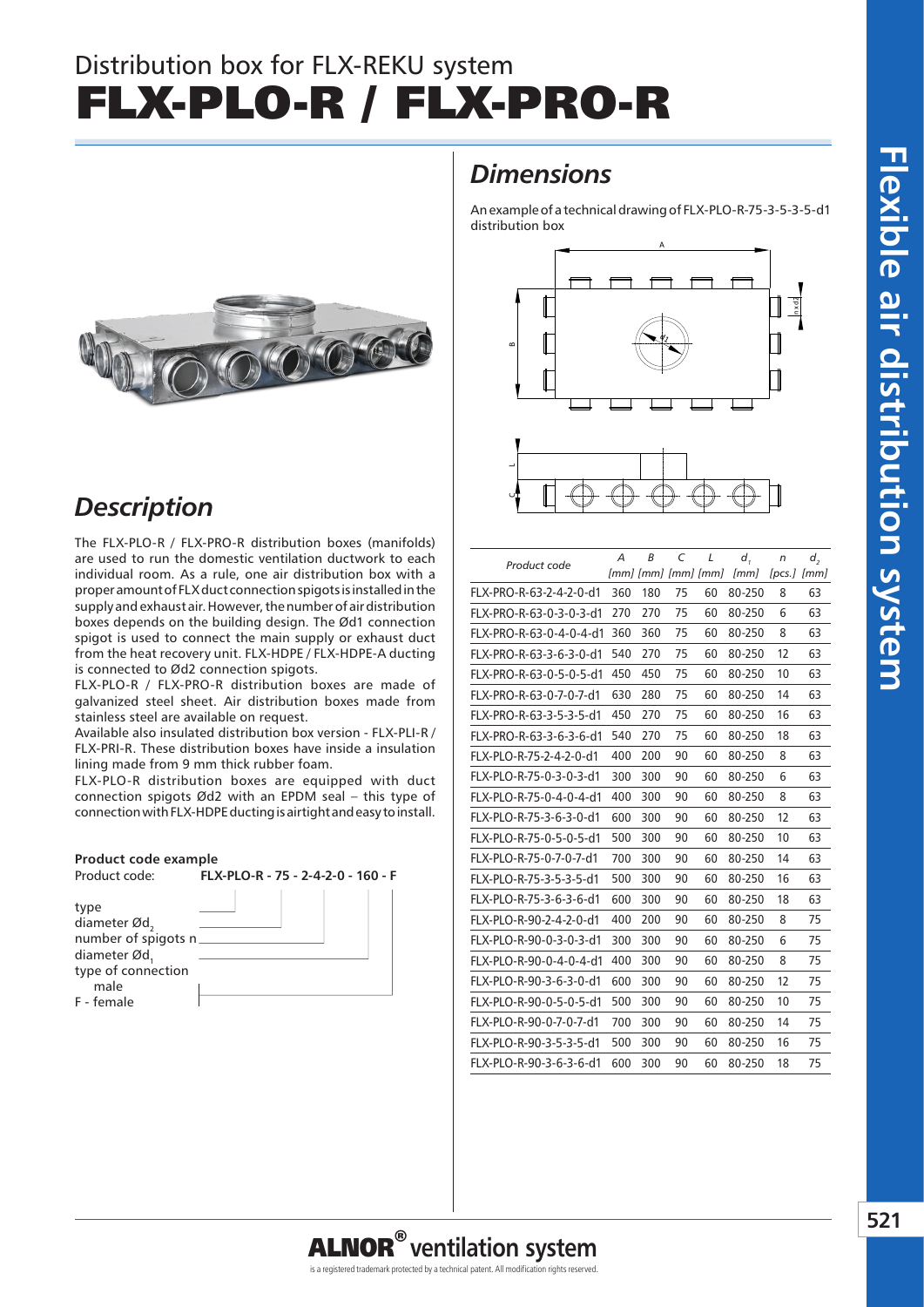## Distribution box for FLX-REKU system FLX-PLO-R / FLX-PRO-R

Product code: FLX-PLO-R-Ød<sub>2</sub>-1-2-3-4-Ød<sub>1</sub>



| where:          |                                                  |
|-----------------|--------------------------------------------------|
| type            | <b>FLX-PLO</b>                                   |
| Ød,             | FLX-HDPE-50 duct connection spigot (Ø50 mm)      |
| $1 - 2 - 3 - 4$ | number and configuration of connection spigots   |
| Ød,             | 80,100,125,150,160,180,200,250 mm SPIRAL duct    |
|                 | diameter                                         |
| 7               | no connection spigots, DIY solution = cutting at |
|                 | the construction site                            |
| F               | female connection/no symbol = male connection    |

#### **Choose distribution box according to number of spigots:**

| <b>FLX-HDPE</b><br>$Ø$ [mm] | No. of FLX duct<br>connection spigots n<br>[pcs.] | Product code<br>of distribution box |
|-----------------------------|---------------------------------------------------|-------------------------------------|
| 63                          | 6                                                 | FLX-PRO-R-63-0-3-0-3-d1             |
|                             | 8                                                 | FLX-PRO-R-63-2-4-2-0-d1             |
|                             | 8                                                 | FLX-PRO-R-63-0-4-0-4-d1             |
|                             | 9                                                 | FLX-PRO-R-63-3-6-3-0-d1             |
|                             | 10                                                | FLX-PRO-R-63-0-5-0-5-d1             |
|                             | 14                                                | FLX-PRO-R-63-0-7-0-7-d1             |
|                             | 16                                                | FLX-PRO-R-63-3-5-3-5-d1             |
|                             | 18                                                | FLX-PRO-R-63-3-6-3-6-d1             |
| 75                          | 6                                                 | FLX-PLO-R-75-0-3-0-3-d1             |
|                             | 8                                                 | FLX-PLO-R-75-2-4-2-0-d1             |
|                             | 8                                                 | FLX-PLO-R-75-0-4-0-4-d1             |
|                             | 9                                                 | FLX-PLO-R-75-3-6-3-0-d1             |
|                             | 10                                                | FLX-PLO-R-75-0-5-0-5-d1             |
|                             | 14                                                | FLX-PLO-R-75-0-7-0-7-d1             |
|                             | 16                                                | FLX-PLO-R-75-3-5-3-5-d1             |
|                             | 18                                                | FLX-PLO-R-75-3-6-3-6-d1             |
| 90                          | 6                                                 | FLX-PLO-R-90-0-3-0-3-d1             |
|                             | 8                                                 | FLX-PLO-R-90-2-4-2-0-d1             |
|                             | 8                                                 | FLX-PLO-R-90-0-4-0-4-d1             |
|                             | 9                                                 | FLX-PLO-R-90-3-6-3-0-d1             |
|                             | 10                                                | FLX-PLO-R-90-0-5-0-5-d1             |
|                             | 14                                                | FLX-PLO-R-90-0-7-0-7-d1             |
|                             | 16                                                | FLX-PLO-R-90-3-5-3-5-d1             |
|                             | 18                                                | FLX-PLO-R-90-3-6-3-6-d1             |
|                             |                                                   |                                     |

## *Types of plenum boxes*

**FLX-PLO** plenum box



#### **FLX-PRO** plenum box (spigot - 63mm only)







**FLX-PLO-75-2-160-F** female connection spigot  $\emptyset$ d<sub>1</sub>



On request, plenum boxes can be supplied with additional safety clips, that secure the semi-rigid duct in the place and protect it from disconnecting: FLX-PLO-75-...-H



is a registered trademark protected by a technical patent. All modification rights reserved.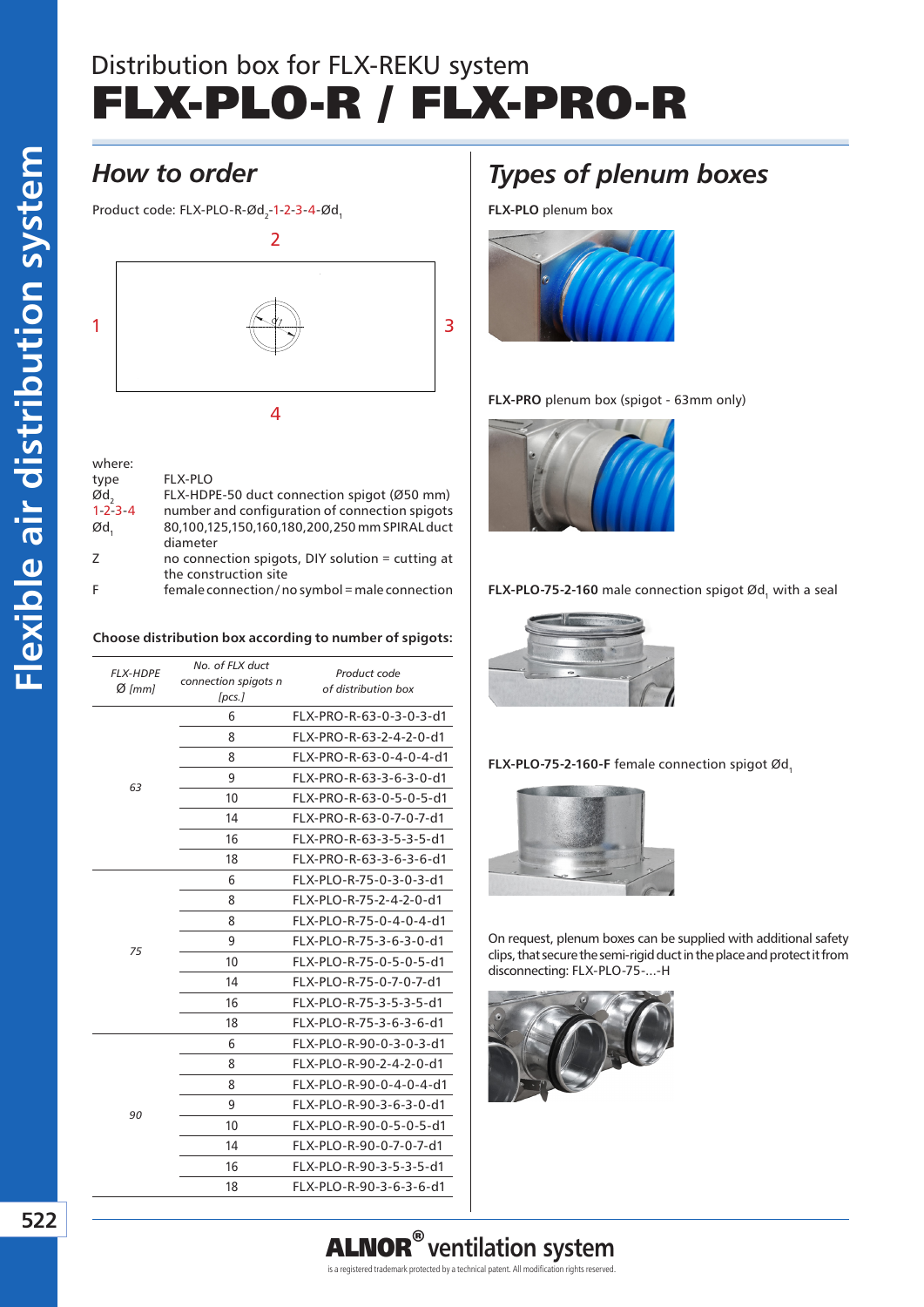# Distribution box for FLX-REKU system FLX-PLO-R / FLX-PRO-R

## **NAWIEW (SUPPLY)** *Technical data*

Pressure drop charts for supply air distribution boxes:

#### 45 **FLX-PLO-R-75-3-0-3-0-d1**



#### **FLX-PLO-R-75-4-0-4-0-d1**



#### **FLX-PLO-R-75-5-0-5-0-d1**



Pressure drop charts for exhaust air distribution boxes:

#### **FLX-PLO-R-75-3-0-3-0-d1**



#### **FLX-PLO-R-75-4-0-4-0-d1**



#### **WYCIĄG (EXTRACT) FLX-PLO-R-75-5-0-5-0-d1**



is a registered trademark protected by a technical patent. All modification rights reserved.